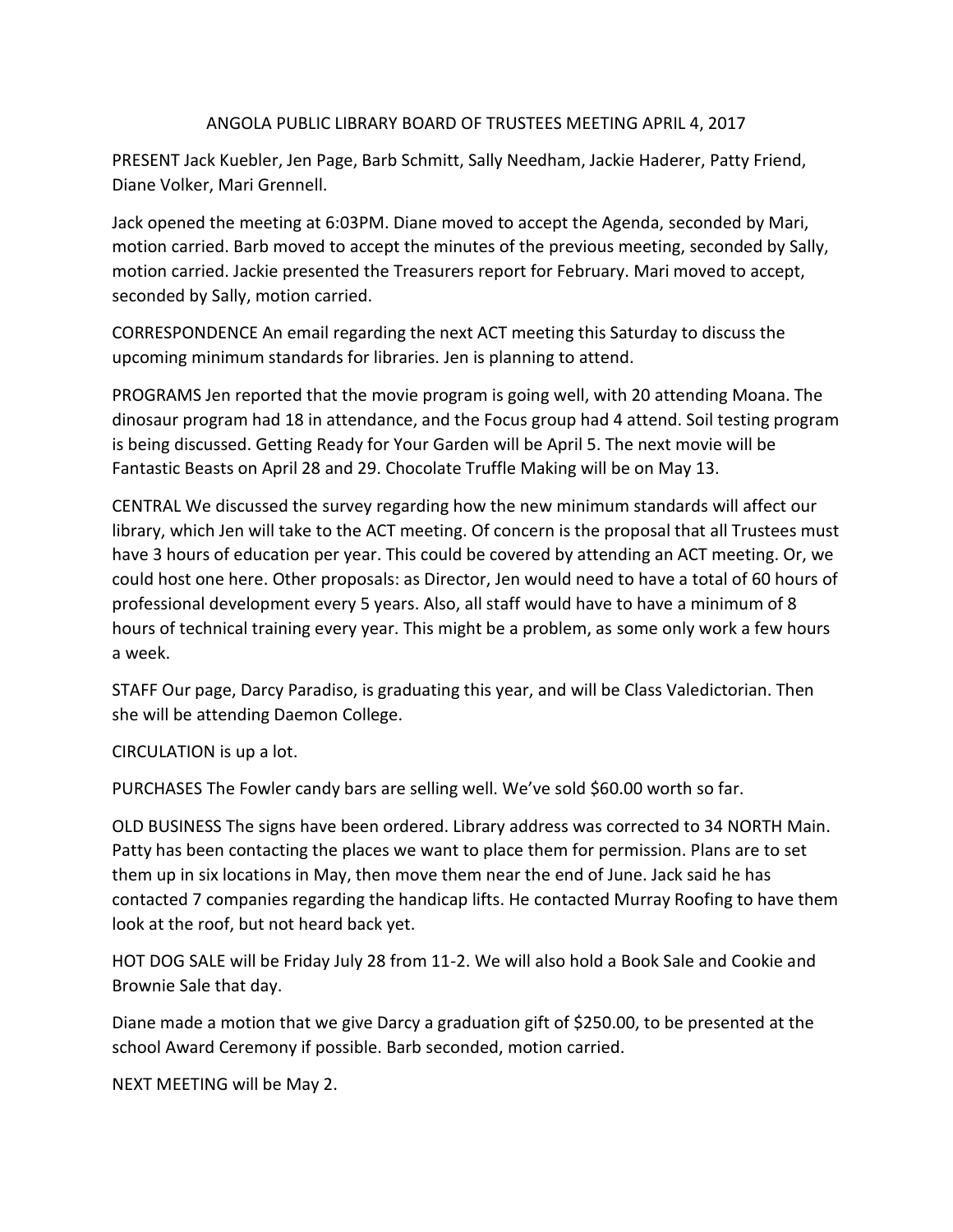Jackie moved to adjourn, meeting adjourned.

Respectfully submitted,

Diane Volker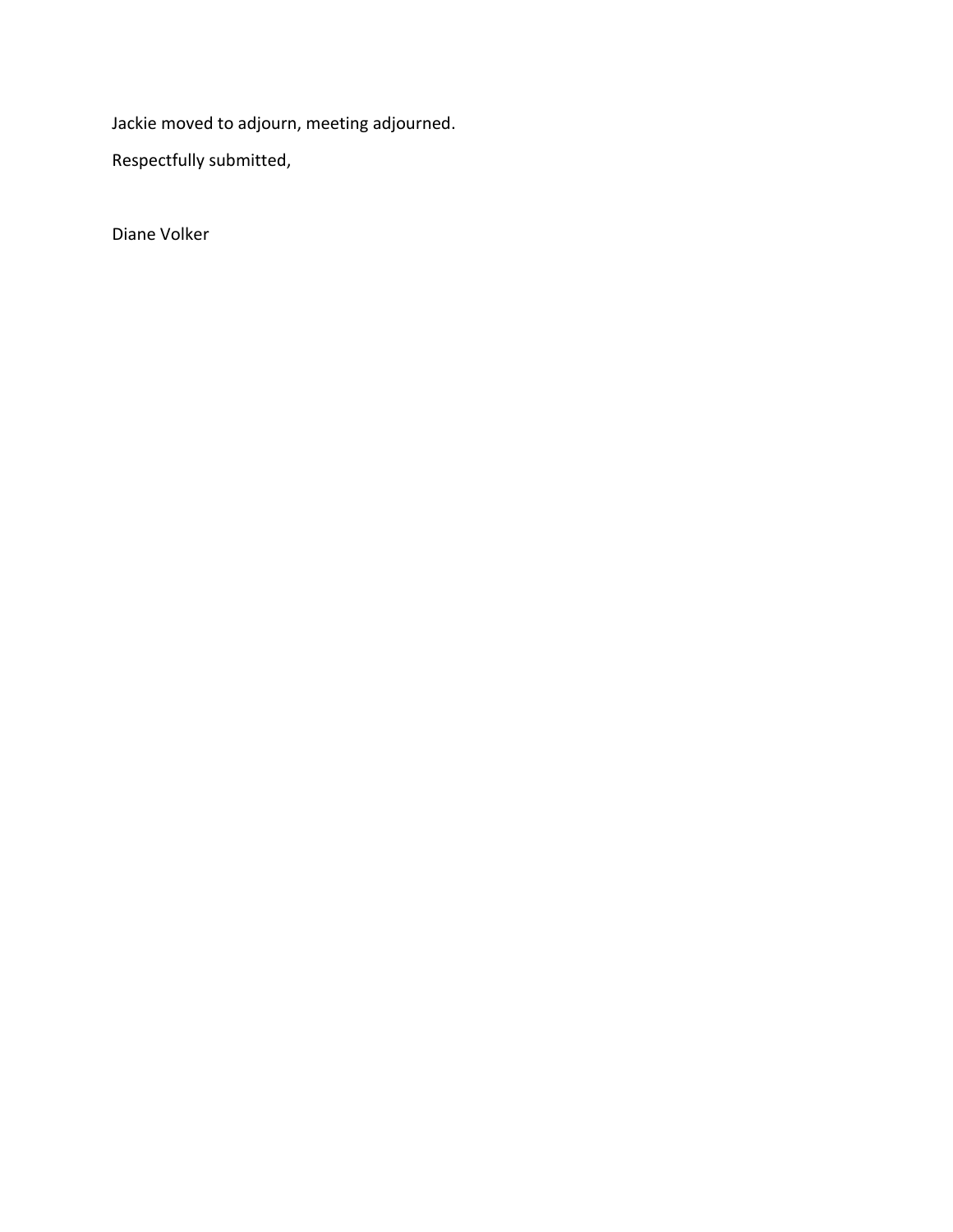## **ANGOLA PUBLIC LIBRARY MONTHLY TREASURER'S REPORT** MONTHLY TREASURER'S REPORT<br>MONTH 03/01/17 Thru 02/28/17<br>ON HAND  $\frac{\pi}{10587.80}$

## **BALANCE ON HAND**

| INCOME:<br>an.               | 22 |              |
|------------------------------|----|--------------|
| <b>Fines</b><br><b>Fines</b> |    |              |
| <b>Fines</b>                 |    |              |
| <b>Copier</b>                |    |              |
| Other                        |    |              |
|                              |    |              |
|                              |    | <b>TOTAL</b> |

## **EXPENDITURES:**

| Water                         |                           |
|-------------------------------|---------------------------|
| Audit & Acct.                 |                           |
|                               |                           |
| Copier                        |                           |
| Bldgs. & Grds,                |                           |
| <b>Bldg. &amp; Grds. Cont</b> |                           |
| <b>Travel</b>                 | 1.5                       |
| Postage                       |                           |
| <b>Printing</b>               |                           |
| <b>Janitorial</b>             |                           |
| Other ACT dues.               | $\mathcal{O} \mathcal{O}$ |
|                               |                           |
| <b>Other</b>                  |                           |
|                               | $\mathcal{Z}_{\epsilon}$  |
|                               | <b>TOTAL</b>              |
|                               |                           |
| <b>BALANCE TO DATE:</b>       |                           |
|                               |                           |
|                               |                           |
| <b>Treasurer:</b><br>721      |                           |
|                               |                           |
|                               |                           |